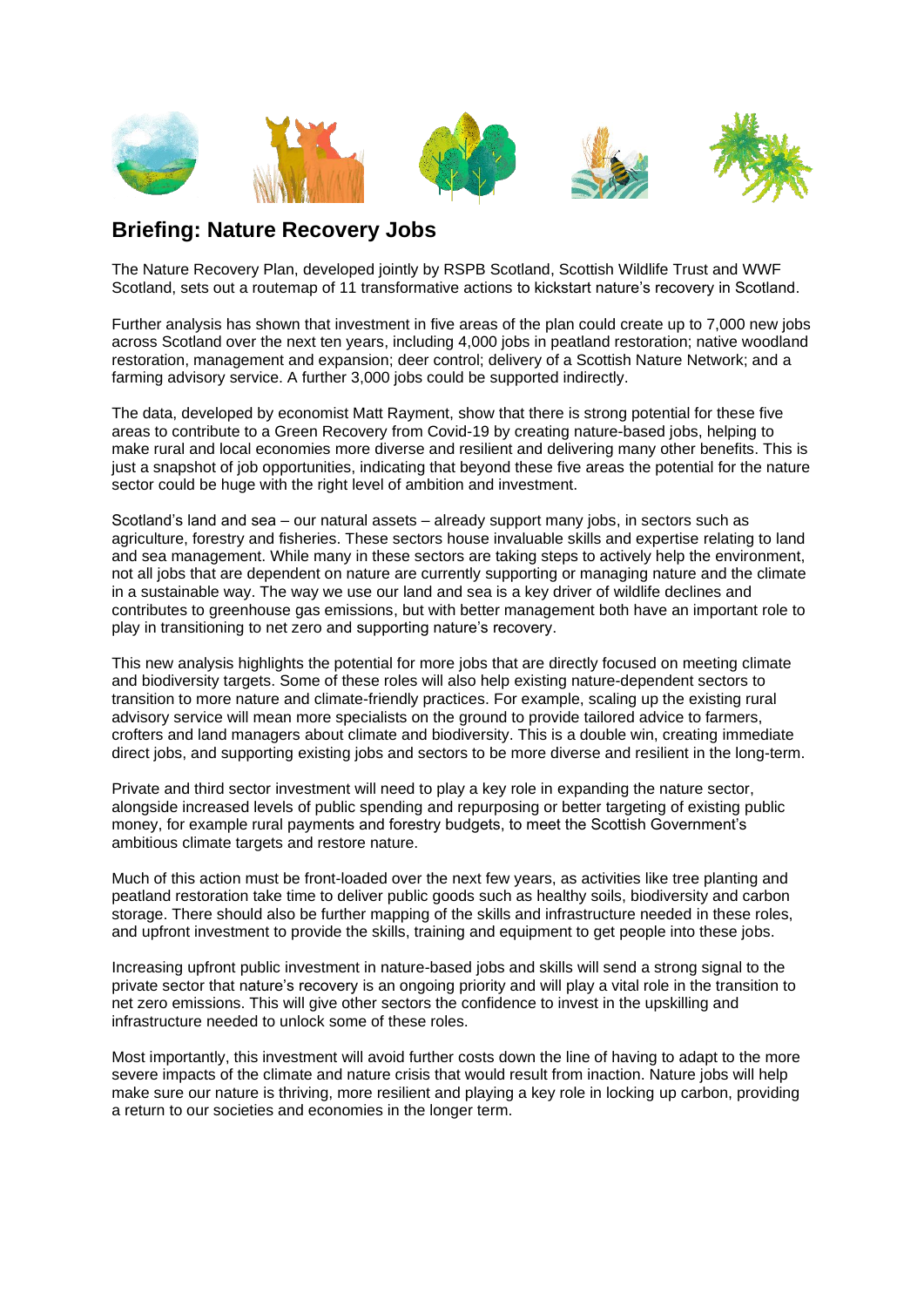# The role of nature's recovery in a green recovery

The Nature Recovery Plan. developed jointly by RSPB **Scotland, Scottish Wildlife Trust** and WWF Scotland, sets out 11 transformative actions for nature recovery in Scotland.

Of the 11 parts of the plan five areas in particular will deliver nature-based jobs and should be invested in as part of Scotland's green recovery from Covid-19. Many of these jobs, will be in rural areas and benefit local people and communities.



**Restoring and** expanding native woodlands

4,000

jobs

**Tackling deer** management

**Linking up wild** places by delivering a Scottish Nature **Network** 

ż

528

jobs

**Supporting climate**and nature-friendly farming

460

jobs

# 1,500 jobs

A £51 million per vear investment in restoration of blanket bog and £2.9 million investment in lowland raised bog over 10 years could create 770 FTE jobs directly and 770 FTE jobs indirectly. **Annual creation** of 8.000 - 12.000 hectares and restoration of 23,500 hectares of native woodland could support 1800-2000 FTE jobs directly and 1800-2000 FTE jobs indirectly per year for the next ten years.

Sustainable deer management could create an additional 670 FTE jobs directly and a further 600 FTE jobs indirectly.

1,270

jobs

investment in

£15 million annual restoration and expansion of other priority habitats, in addition to native woodlands and peat, could create 214 FTE jobs directly and 214 FTE jobs indirectly. Designing and delivering the Scottish **Nature Network could** support a further 100 **FTE specialist roles** across the 32 local authorities.

Good quality, tailored advice is essential to help farmers deliver nature and climate outcomes. Effective rural advice requires an estimated £20 million investment each year, which could support employment of 460 FTE advisors across Scotland.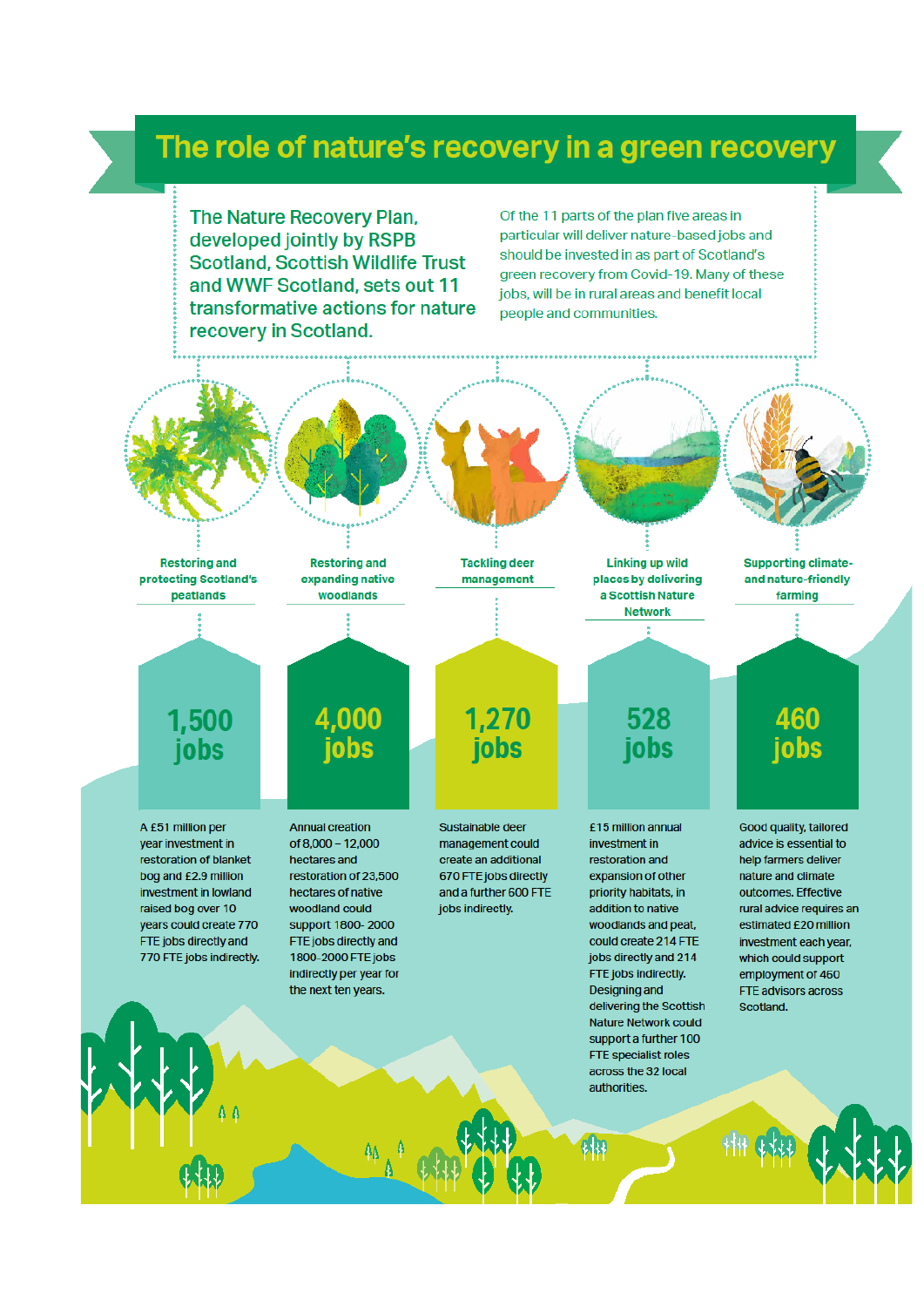### **Nature Jobs Methodology**

#### **1. Restoring and protecting Scotland's peatlands**

A £51 million per year investment in restoration of blanket bog and £2.9 million in lowland raised bog over 10 years could create 770 FTE jobs directly and 1500 FTE jobs in total.

**METHOD:** Rayment (2017, 2019) estimated the costs of meeting priorities for environmental land management in each of the four countries of the UK, in a report for the RSPB, the National Trust and The Wildlife Trusts. The analysis included estimation of the costs of restoration, creation and maintenance of priority habitats, including blanket bog and lowland raised bog. The study estimated that annual investment of £51m for blanket bog and £2.9m for lowland raised bog is required annually in Scotland over the next 10 years. Analysis of the costs of EU LIFE and HLF funded habitat restoration projects indicates that they provide one job year of employment per £70,000 spent, and that one job is supported indirectly for each direct job, as a result of project spending on purchased goods and services (which provides employment for contractors and suppliers), and multiplier effects (resulting from further expenditures by staff and suppliers in local economies). The investments required are therefore estimated to support 770 FTE jobs directly and an additional 770 FTE jobs indirectly and through multiplier effects, over the 10 year period.

#### **2. Restoring and expanding native woodlands**

Annual creation of 8,000 – 12,000 hectares and restoration of 23,500 hectares of native woodland would support 1800- 2000 FTE jobs directly and 1800-2000 FTE jobs indirectly per year for the next ten years.

**METHOD:** The targets are based on targets for woodland expansion proposed by the Committee on Climate Change (assuming that native woodlands account for at least 50% of the target) and estimates of restoration needs in the study by Rayment (2019), with annual costs of £101 million for restoration and £25-37 million for woodland creation. Using the same cost per job ratios as for peatland restoration projects, this gives estimates of job creation of 1800-2000 FTE and a similar number of indirect jobs.

#### **3. Tackling deer management**

Sustainable deer management could create an additional 670 FTE jobs directly and a further 600 FTE jobs indirectly.

**METHOD:** The estimate is based on unpublished analysis of deer management expenditures across Scottish estates undertaking habitat restoration activities, which are scaled up to estimate employment required across the land area needed to meet Scotland's targets for restoration and creation of woodlands and peatlands. The indirect jobs are taken from estimates by PACEC that 0.9 FTE jobs are created indirectly in game processing and the supply chain per 1 direct FTE job.

#### **4. Linking up wild places by delivering a Scottish Nature Network.**

£15 million annual investment in restoration and expansion of other priority habitats, in addition to native woodlands and peat, could create 214 FTE jobs directly and 214 FTE jobs indirectly. Designing and delivering the Scottish Nature Network could potentially support a further 100 FTE specialist roles across the 32 local authorities.